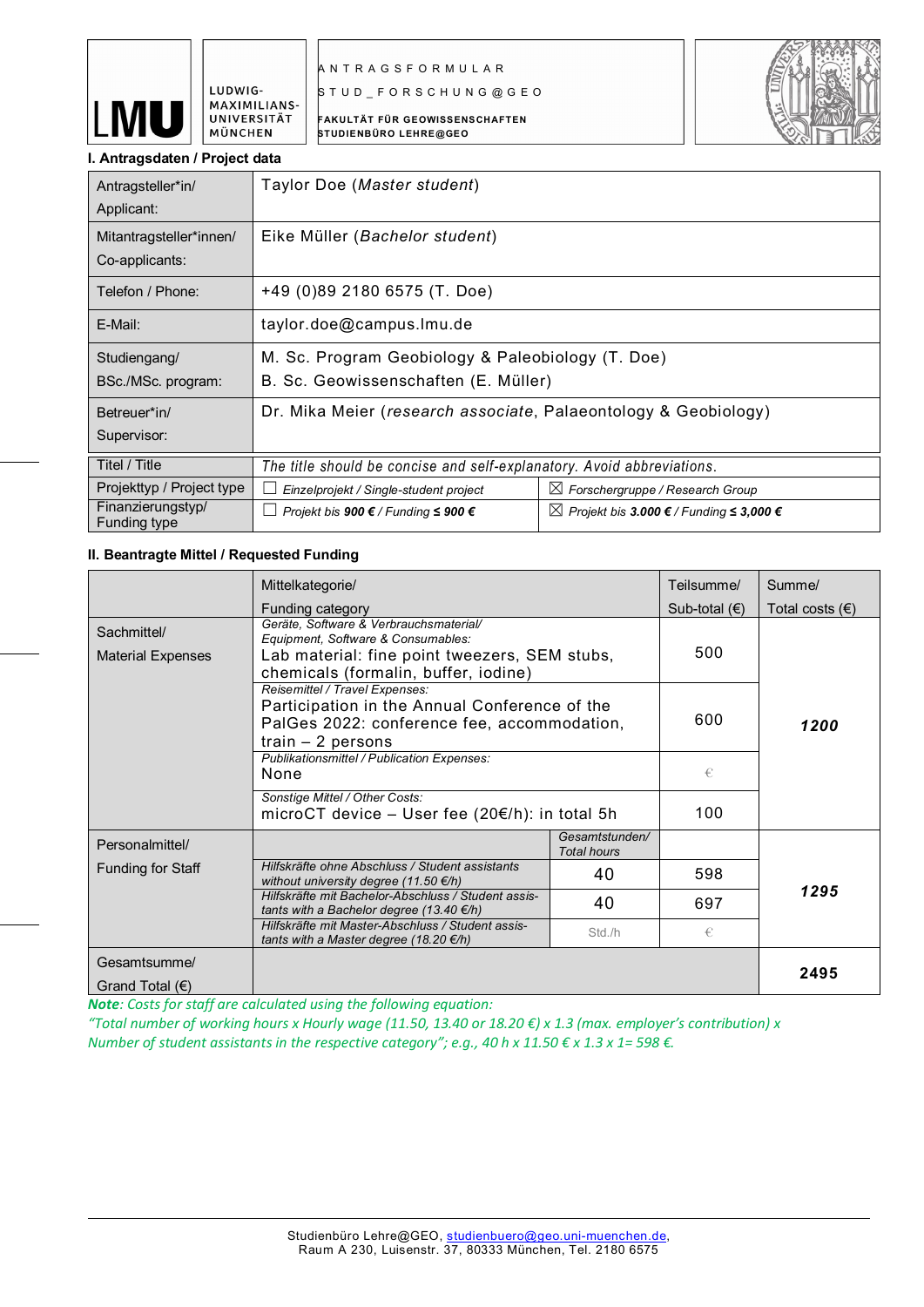#### III. Kurzbeschreibung / Abstract

*max. 150 Wörter / max. 150 words*

*Organize the abstract as follows (ca. 1 sentence/subject):* 

- *Background*
- *Motivation of your study*
- *Aim(s) & Research Question(s)*
- *Material & Methods*
- *Expected Impact*

*The abstract should attract the reader from the beginning and one should get the bigger picture your study fits in. First briefly outline the state-of-the-art of the research topic your study addresses. Then, explain the gap of knowledge and formulate the aim(s) of your study including the hypotheses tested and/or research question(s) approached. State which material (and/or geological sites) will be investigated and what kind of methods you will apply. The last sentence should refer to the expected outcomes and their potential impact on future research in this field.*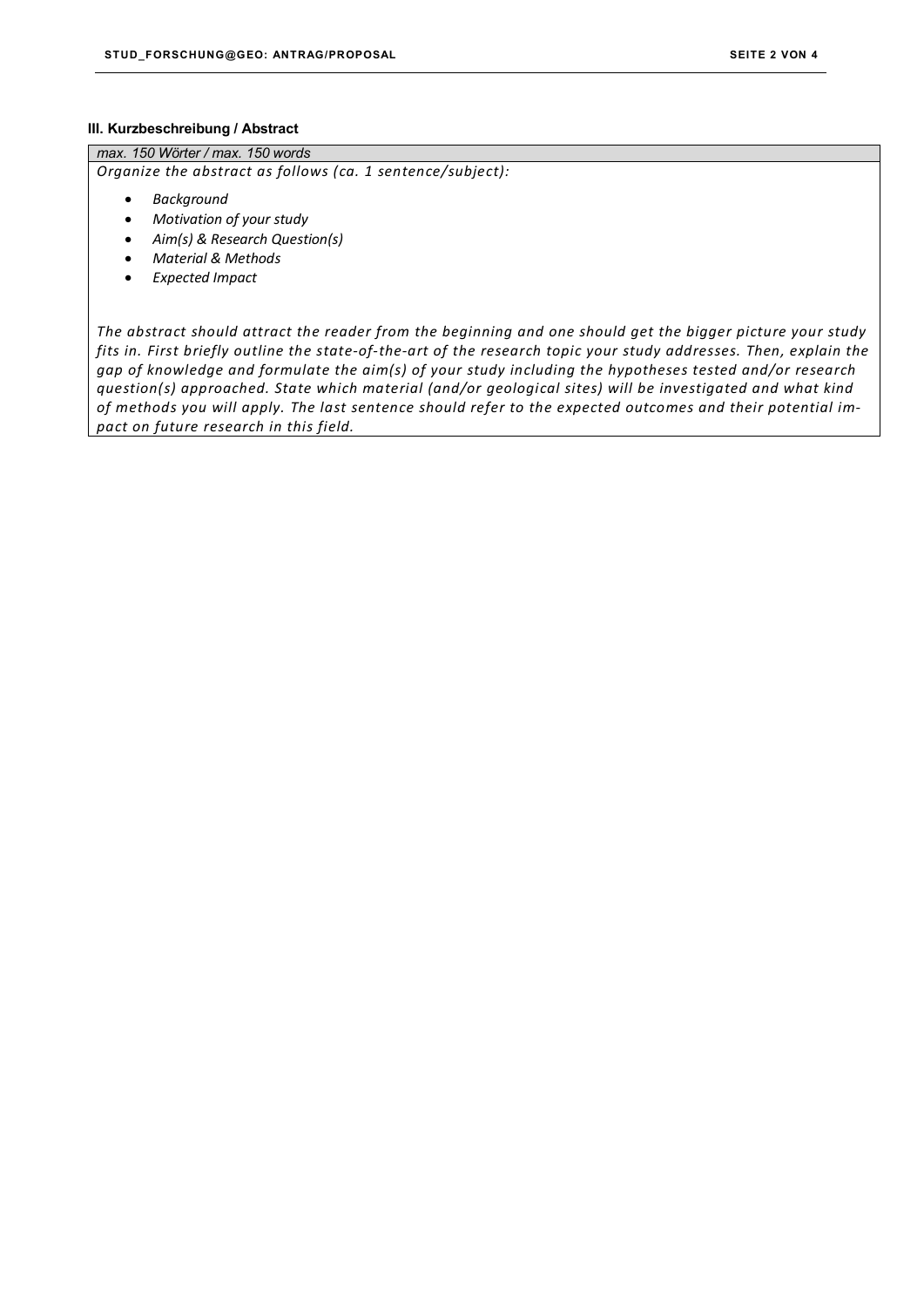#### IV. Projektbeschreibung / Project Description

 *(max. 2 Seiten / max. 2 pages)*

*Bitte gliedern Sie die Beschreibung in die vorgegebenen 6 Unterkapitel Beachte: Abbildungen & Tabellen bitte bei "V. Anhang" einfügen*

*Please use the 6 pre-defined sub-chapters to organize your text. Note: Please add Figures & Tables as Supplements (see chapter V).*

*Projektanträge < 900 €: Hier reicht für das Unterkapitel 4 ein Umfang von 1-2 Sätzen aus.*

*Project proposals < 900 €: For small projects, sub-chapter 4 can be kept to 1-2 sentences.*

## 1. Introduction

*Start with a brief summary of the state-of-the-art. Then, outline the gap of knowledge and present the (still debated) hypotheses which needs to be tested. You should indicate how your study may provide new insights to "fill" this gap of knowledge.*

#### 2. Aim(s) & Research Question(s)

*The aim(s) should be presented in a concise manner.*

*Outline the research question(s) and – if applicable – formulate the hypotheses to be tested. Also include an explanation how your aims and research questions are related to the previous sub-chapter, especially with regard to the gap of knowledge.*

## 3. Material & Methods

*Indicate the material (e.g., study animals, fossils, minerals), number of samples to be studied and describe the method(s) that will be applied. This sub-chapter should also answer the question "Why do you use this material and apply the chosen method(s)?" This should help to evaluate if the chosen material and methods are appropriate to approach your research question(s).*

## 4. Expected outcomes

*Briefly answer the following questions: "What outcomes do you expect?" "What may be the significance of the outcomes in the respective field of research?"*

# 5. List of References

*Use one consistent style for the list of references and for the citations in sub-chapters 1.-4. Make sure that all citations are also mentioned in the list of references and vice versa.*

## 6. Explanation for requested staff & funding items

*Material expenses: Provide a brief explanation for each of the funding items listed in chapter II. Describe how this helps to realize your project.* 

*Requested staff: Explain the tasks of the student assistants and provide the number of student assistants that should be employed.*